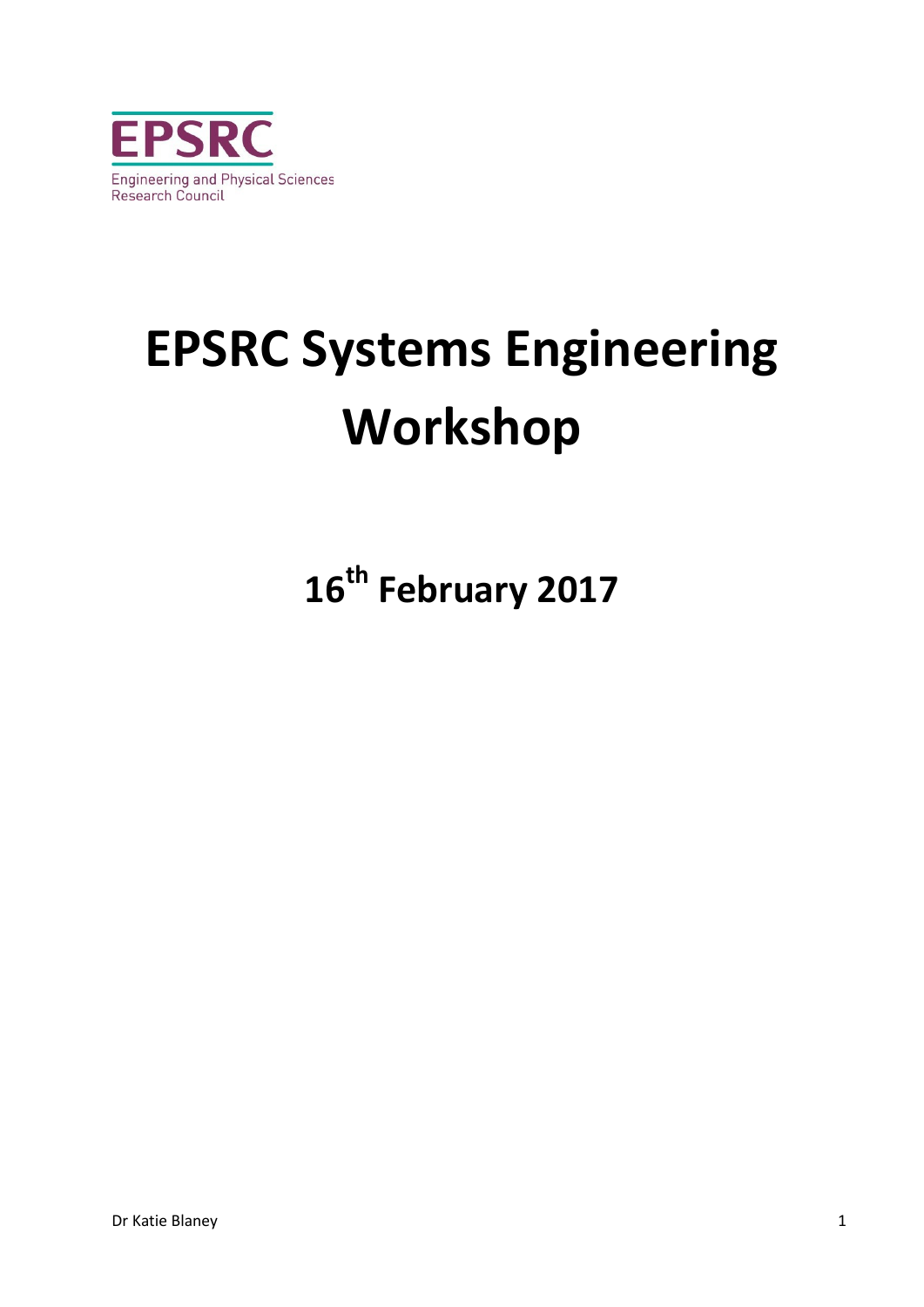# **Contents**

| 1.0 |     |       |
|-----|-----|-------|
|     | 1.1 |       |
|     | 1.2 |       |
|     | 1.3 |       |
| 2.0 |     |       |
|     | 2.1 |       |
|     | 2.2 |       |
|     | 2.3 |       |
| 3.0 |     |       |
| 4.0 |     |       |
|     | 4.1 |       |
|     | 4.2 |       |
|     | 4.3 |       |
|     | 4.4 |       |
|     |     | 4.4.1 |
|     |     | 4.4.2 |
|     |     | 4.4.3 |
|     |     | 4.4.4 |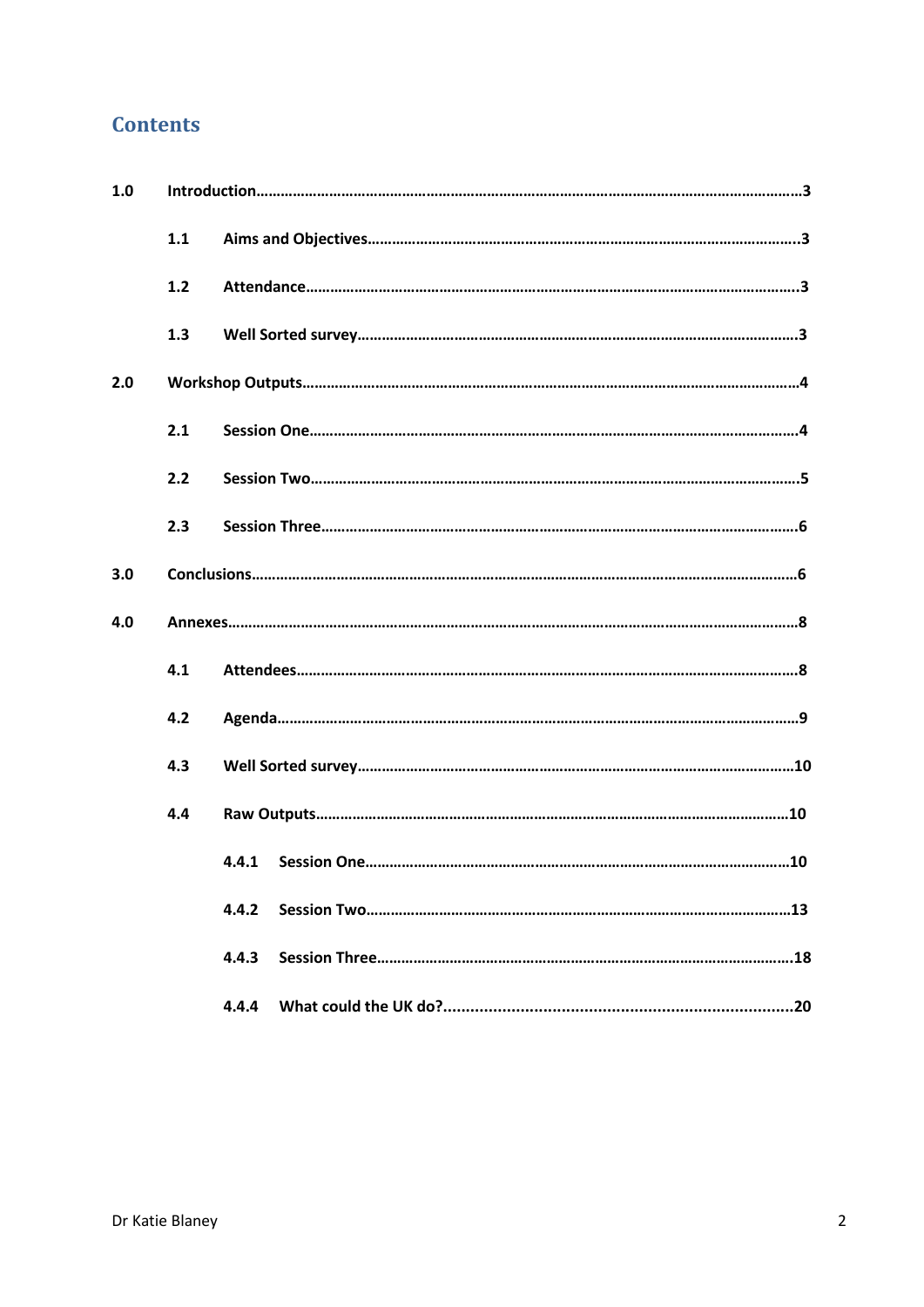# **1.0 Introduction**

The Engineering theme at EPSRC wanted to engage with a cross-section of the systems engineering community in order to establish a perspective on the research themes which sit within EPSRC remit and how these might relate to the future landscape. It had been noted that there has been little work done in this area for around five years and with the development of the Prosperity Outcomes and the launch of the new Industrial Strategy Challenge Fund, now was seen as a timely opportunity to facilitate a discussion around how this area can contribute to EPSRC's overall Engineering strategy.

The workshop was held on Thursday  $16<sup>th</sup>$  February and was a successful event enabling academics and industrialists who work in the discipline to engage around this area and explore potential avenues for further research.

The results of the workshop, comprising this report and any notes taken during the day or prior to the workshop through conversations with members of the community will be used to help EPSRC understand the underlying research challenges for systems engineering and the direction EPSRC support should take to address these challenges.

## **1.1 Aims and Objectives**

- Explore the novel Engineering and Physical Sciences challenges in systems engineering
- Understand the contribution this area of research makes to the Engineering and Physical Sciences portfolio
- Identify next steps

## **1.2 Attendance**

A call for Expressions of Interest was publicised on EPSRC's website and attendees were selected from submissions made. Selection aimed to generate a balance of academia/industry, research areas, career stage, strategic awareness and equality and diversity characteristics.

A full list of attendees is available in Annex 4.1.

## **1.3 Well Sorted survey**

In order to include as many views as possible, all applicants were sent a link to a survey using the Well Sorted tool. The question asked was, 'what do you think are the two main systems engineering research challenges, within EPSRC's remit, over the next five to ten years?'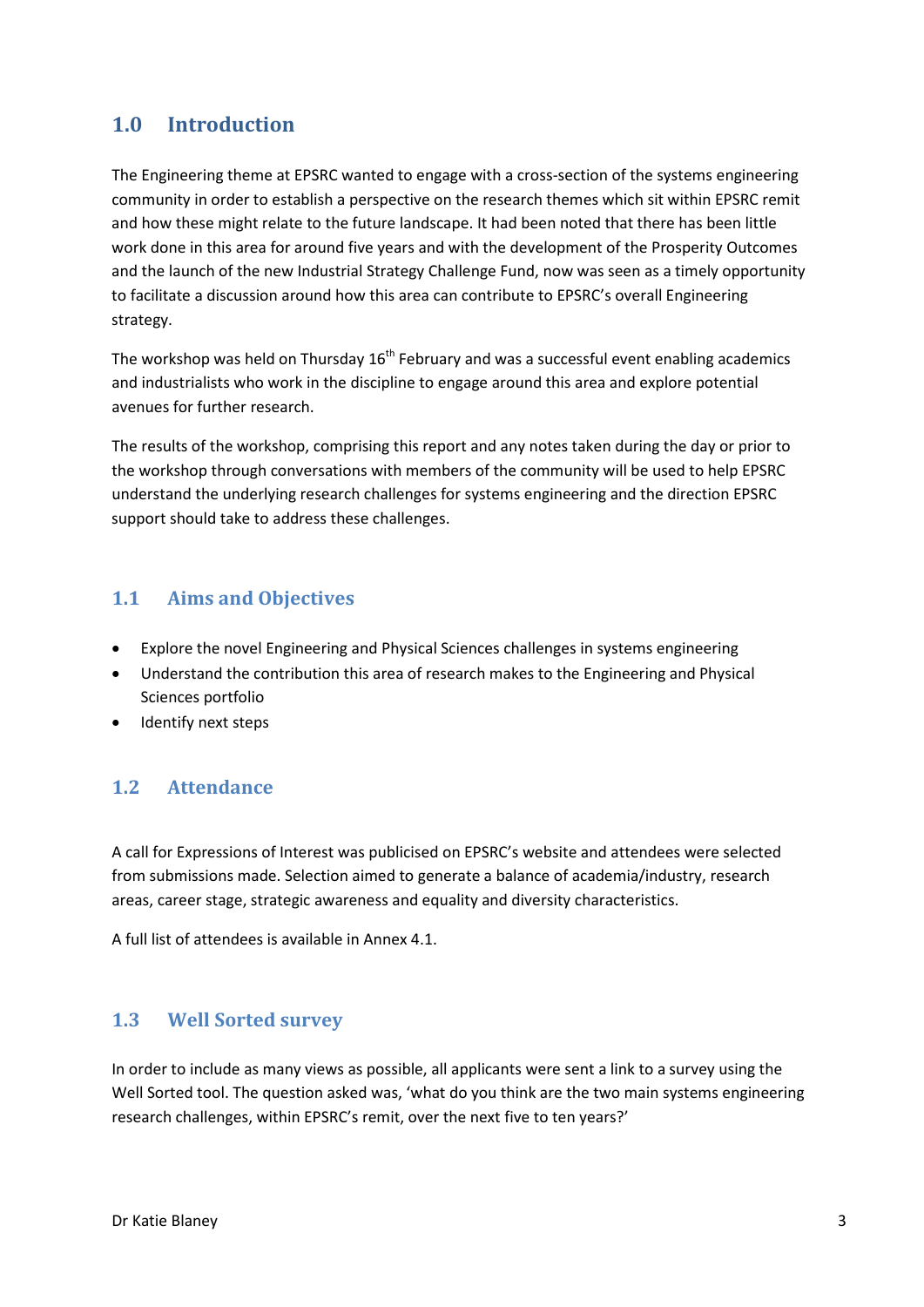The tool collated all the answers and a subsequent link was sent to applicants asking them to cluster all submitted answers. From this, a number of visualisations were generated showing the highest incidences of clustering and so separating the answers into categories. These were taken forward into the sessions at the workshop and used to frame discussions.

A full copy of the Well Sorted report can be reached by following the link provided in Annex 4.3. It is advised that this document is read in conjunction with the Well Sorted report.

# **2.0 Workshop Outputs**

An introductory presentation was provided to highlight the purpose of the day. Following this, delegates were led through a series of exercises in small groups and time was made for plenary discussions.

# **2.1 Session 1 – Novel Engineering and Physical Sciences Challenges**

The key aim of this session was to discover what drives engineering and physical sciences research in systems engineering and what we actually mean by it when thinking about engineering and physical sciences challenges. Delegates were asked to form five groups and to each look at a cluster from the Well Sorted report. Using the information provided, they had a discussion around the topics within each cluster and gave them a title as well as adding in anything they felt was missing from the cluster.

The raw output of these sessions can be found in Annex 4.4.1. The titles that delegates attached to each area were:

- 1. Understanding and Managing Emergent Properties and Behaviours
- 2. Integrated System Modelling Design
- 3. Confidence (Merited Trust) in Systems Capability
- 4. Integrated Socio-Technical Aspects of Systems Lifecycles
- 5. Applications

Delegates were also asked to comment on the types of approach which might be needed to achieve these goals. Key points raised were:

- Systems engineering requires systems engineers able to use systems thinking in practice
- Some areas need to be systems engineering led
- Skills training should include understanding and implementing specialist engineering in the context of national and global strategies
- Multidisciplinary and cuts across many themes
- There is no benchmark for what makes good systems engineering research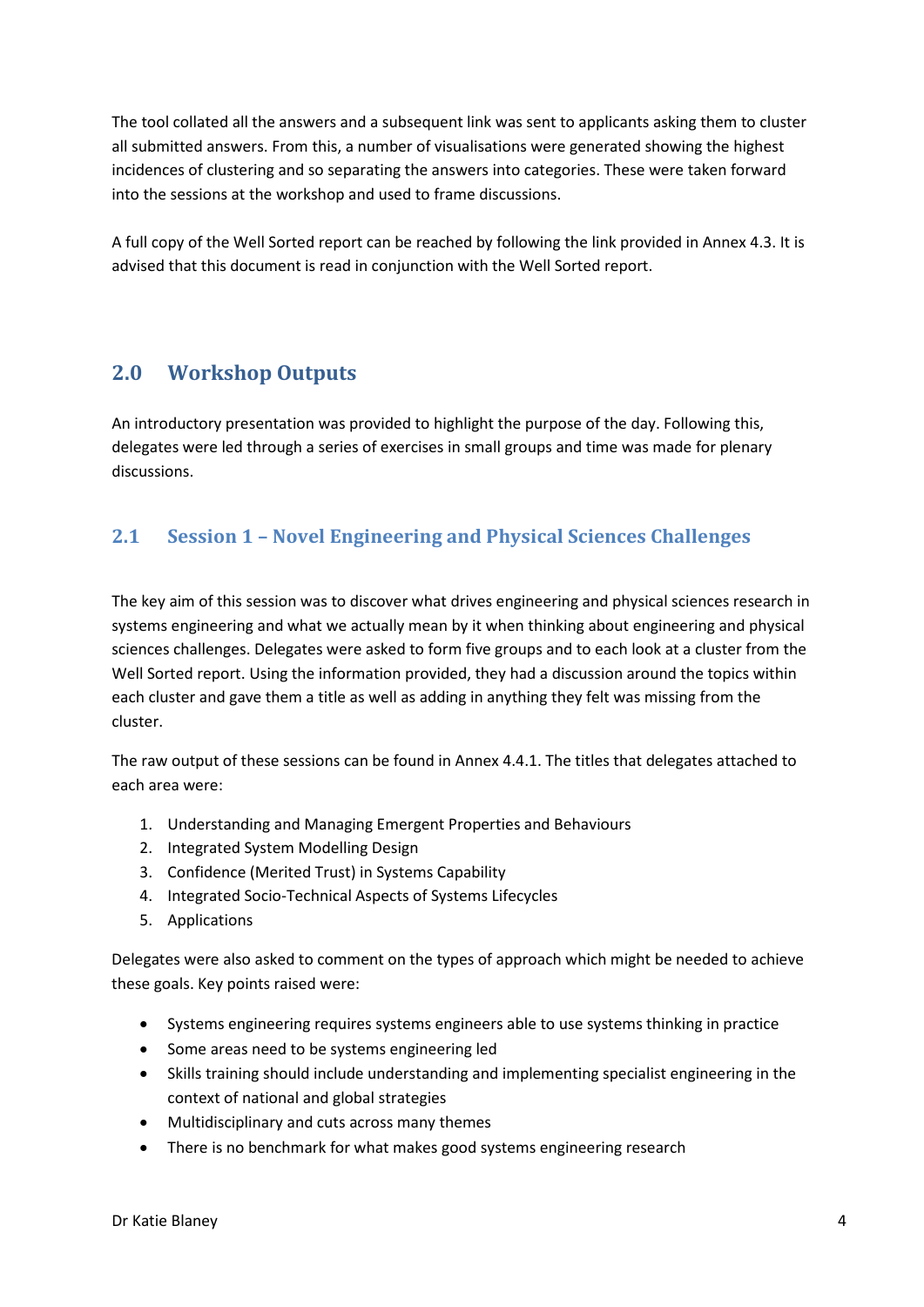- Graduates need both a deep understanding of the core discipline as well as a broad understanding
- There are limited places where systems engineering research can be published
- Linking systems engineers to applications projects will speed up impact

# **2.2 Session Two – What contribution does systems engineering make to the EPSRC Portfolio**

Delegates were asked to do a SWOT (Strengths, Weaknesses, Opportunities and Threats) analysis of each of the identified areas below. The raw outputs can be found in Annex 4.4.2. A summary of the main points raised for each aspect have been combined and are provided below:

#### Strengths

- There needs to be an increase in the appreciation of the significance of this area in industry and government organisations
- There is potential for significant impact provided industry is engaged
- UK leadership exists in some areas and there is strong expertise in individual communities
- There are many different, diverse application areas where systems engineering is absolutely necessary to achieve outcomes.

#### Weaknesses

- Limited or lack of science, systems engineering aspect is not fundamental research and is it systems science or systems engineering?
- This area needs lots of people
- Lack of understanding for example between systems engineering and systems theory, why modelling and design needs to be integrated or what the unknown unknowns are in order to understand challenges

#### **Opportunities**

- There are opportunities for real impact and could be transformative in new sectors for examples on policy and practice in many domains
- Areas such as 'Big Data' are a direct example of where systems engineering opportunities can be utilied
- This is an area where there needs to be integrated multi-disciplinary working where holistic and joint problem solving is used
- There is a greater public demand for more confidence because of awareness of autonomous systems
- The formation of UKRI
- Large numbers of industry and government partners could be engaged including EPSRC who could locate systems engineering on a high impact, integrating function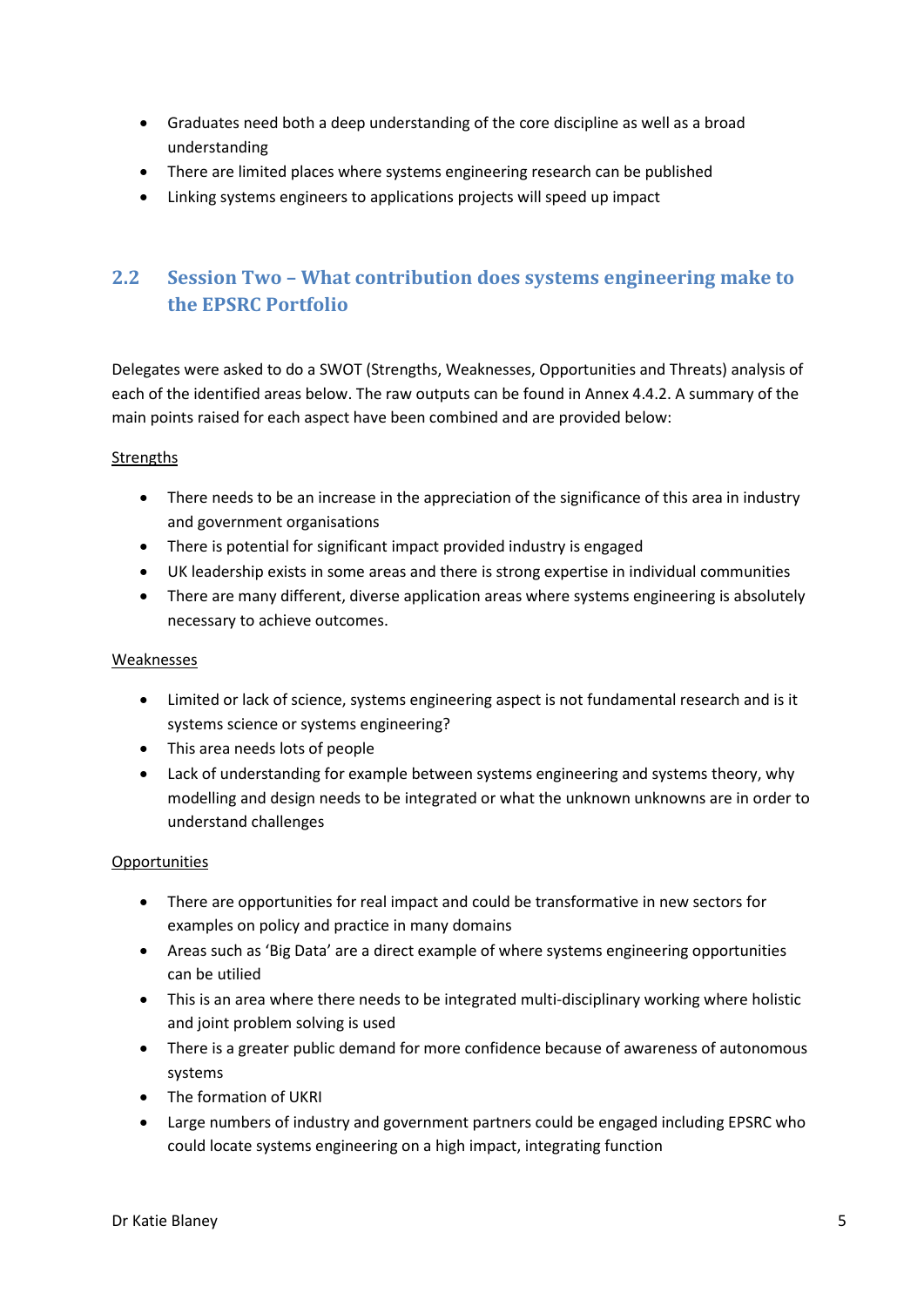#### Threats

- Work funded that does not have a systems engineering focus
- Many different and diverse communities need to be involved and they all have different cultures, languages etc
- Systems engineering should not become purely a service
- A failure to consider the influence of human factors in systems engineering
- This area spans multiple research councils and there is a fear that peer review would not support socio-techincal work particularly well
- Perception that there is no science in systems engineering and this is a high-TRL activity

Within this session, delegates were also asked to list what systems engineering does well and what it could do better. The full list can be found in Annex 4.4.2.

## **2.3 Session Three – Next Steps**

This session was an opportunity to do some horizon scanning. Delegates formed small groups and were asked to identify what they thoughts the main challenges for systems engineering will be in the next 10, 20 and 50 years. A full list of outputs can be found in Annex 4.4.3.

- Key thoughts for the near future could be interpreted as being:
- Systems engineering method to evaluate social threats and mitigate against crime
- Designing differently for new manufacturing techniques
- A continued need for the STEM pipleline and more systems engineers and to have embedded skills from early childhood. This should include defining what it means to be a systems engineer
- For systems thinking/systems engineering to be our natural approach
- For systems engineering to be recognised as a vital discipline in addressing global grand challenges

Finally, delegates were asked what the UK could do in this area. The full list is available in Annex 4.4.4 and will be used alongside the rest of the material collected from this workshop as well as discussions had with the community to feed into thinking at EPSRC about what can be done to help support systems engineering research.

# **3.0 Conclusions**

The workshop proved to be a successful event and a large volume of information was generated on the day. It was interesting to see the cross-cutting themes that emerged from the clustering tool and it would be worth looking at these in further detail to see if they could be used to address the needs of the community.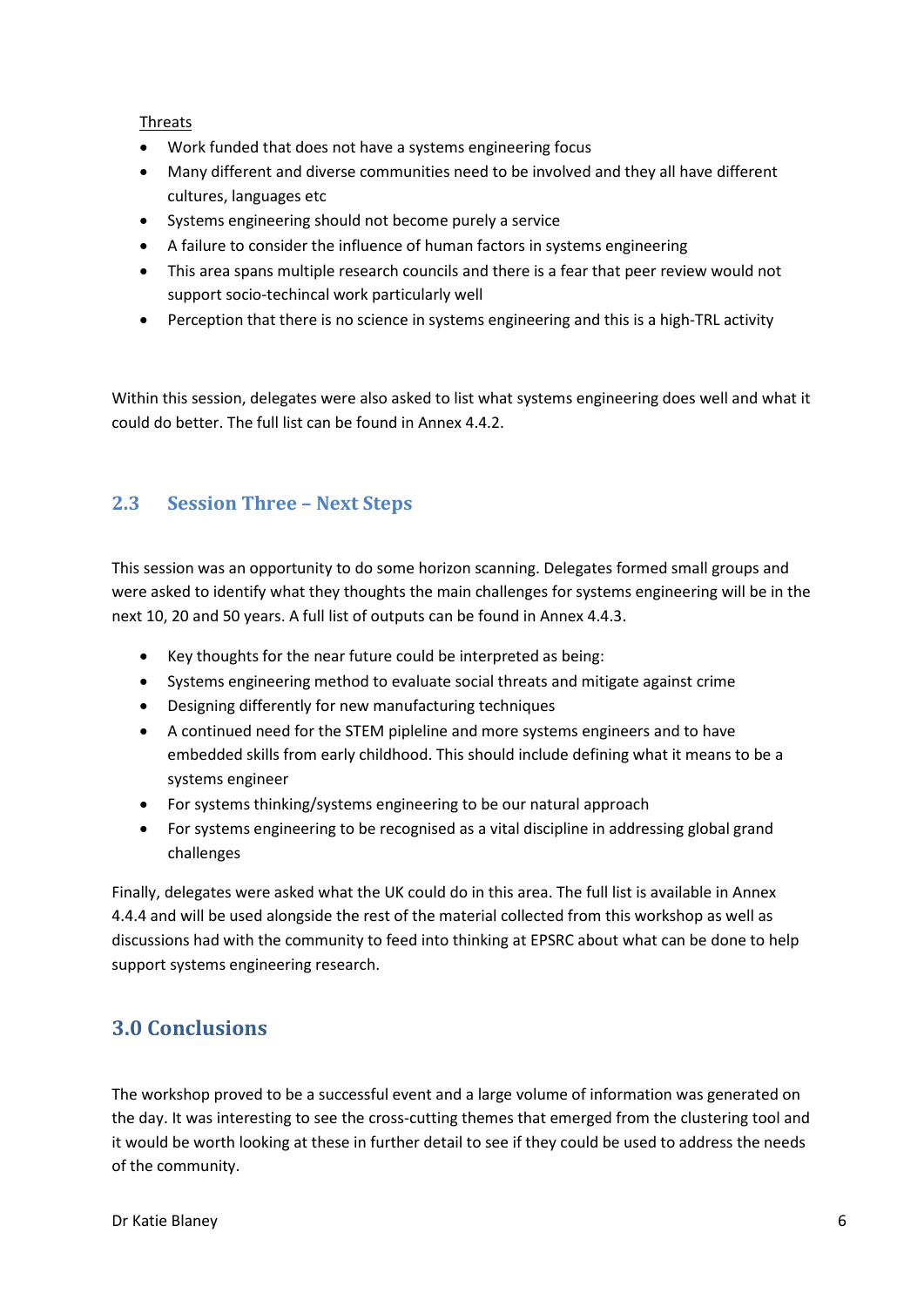There was a strong sense that there are novel systems engineering challenges within the engineering and physical sciences remit and that these need to be recognised more. It was also noted that this area is inherently multidisciplinary so despite there being clear challenges which sit within EPSRC remit, other research councils will need to be involved in discussion.

Training as well as impact was raised and the workshop gave the impression that more could be done in both these areas. Regarding training it was clear that there is a need for engineers who can think in a systems way and around impact the message received was that there is a lot of potential for this area to really make a difference.

Overall this is a strong area with a potential to drive the engineering portfolio forward if applied in the best areas. As a next step EPSRC proposed to form a small focus group to help use the outputs of this event to steer a strategy in this area.

Finally, EPSRC welcomes any further inputs either to this report or thoughts on tools that would be useful in supporting this area of research.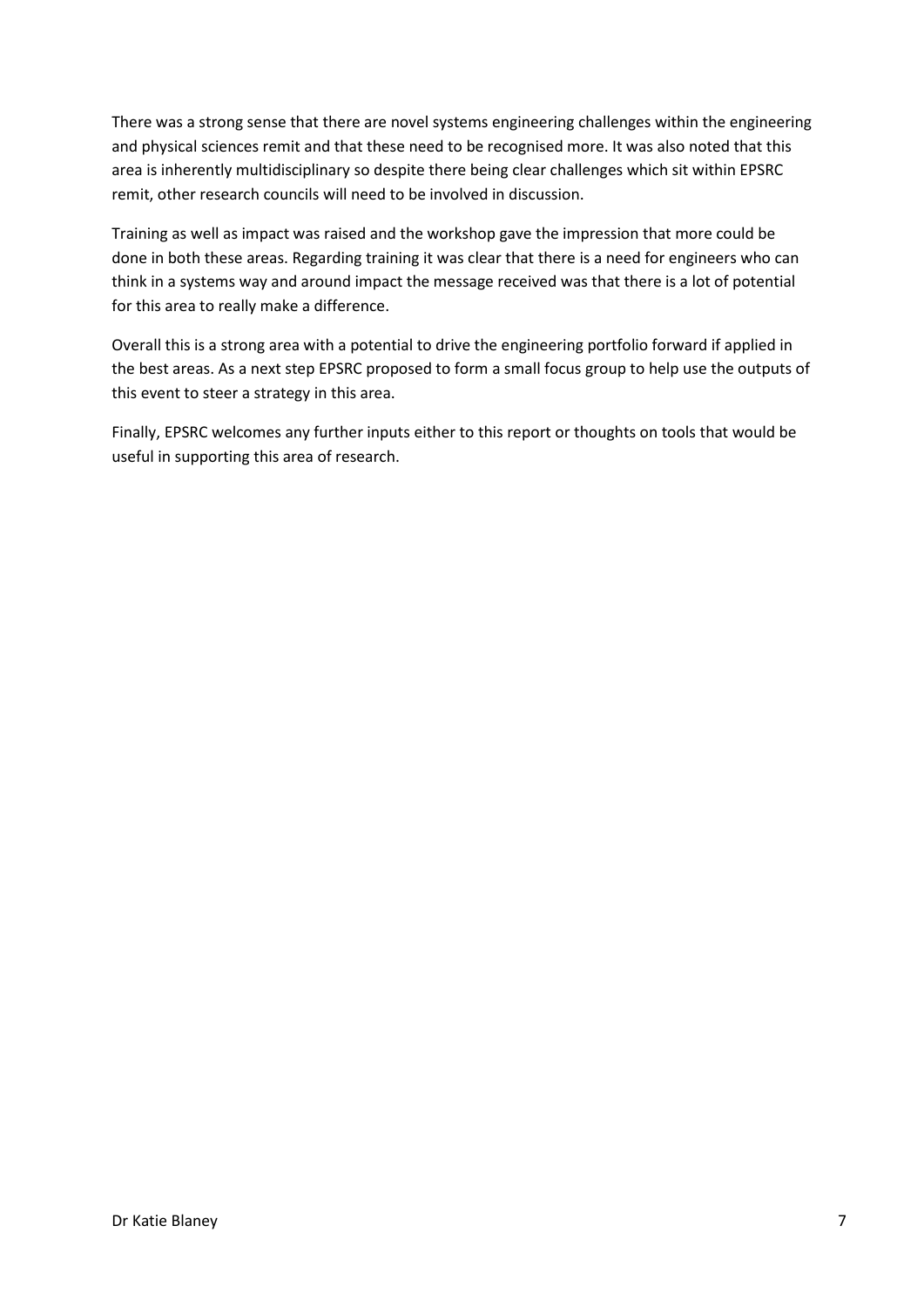# **4. Annexes**

# **4.1 Workshop Attendees**

| Alan Harding             | <b>BAE</b>                         |
|--------------------------|------------------------------------|
| Alex Duffy               | University of Strathclyde          |
| Alison McKay             | University of Leeds                |
| Andrew Lawrence          | <b>EPSRC</b>                       |
| <b>Andrew Plummer</b>    | University of Bath                 |
| <b>Cliff Cheesman</b>    | <b>AWE</b>                         |
| <b>Clive Roberts</b>     | University of Birmingham           |
| David Oxenham            | <b>DSTL</b>                        |
| <b>Dimitrios Pezaros</b> | University of Glasgow              |
| Emma Sparks              | <b>Cranfield University</b>        |
| Harvey Arellano-Garcia   | University of Surrey               |
| <b>Herve Borrion</b>     | UCL                                |
| I. Felician Campean      | <b>Bradford</b>                    |
| Jakob Sprickerhof        | <b>EPSRC</b>                       |
| Jennifer Whyte           | Imperial                           |
| Joana Fonseca            | <b>City University</b>             |
| John Clarkson            | University of Cambridge            |
| John Fitzgerald          | <b>Newcastle University</b>        |
| Katie Blaney             | <b>EPSRC</b>                       |
| Martin Mayfield          | University of Sheffield            |
| <b>Michael Butler</b>    | University of Southampton          |
| Michael Henshaw          | Loughborough University            |
| Michele Erat             | <b>EPSRC</b>                       |
| Narakorn Srinil          | <b>Newcastle University</b>        |
| <b>Niall MacDowell</b>   | Imperial                           |
| Paul Casely              | <b>DSTL</b>                        |
| Pavel Loskot             | <b>Swansea University</b>          |
| Phil Longhurst           | <b>Cranfield University</b>        |
| Pia Sartor               | University of Bristol              |
| Ray Ison                 | <b>Open University</b>             |
| Roy Kalawsky             | Loughborough University            |
| William Holderbaum       | Manchester Metropolitan University |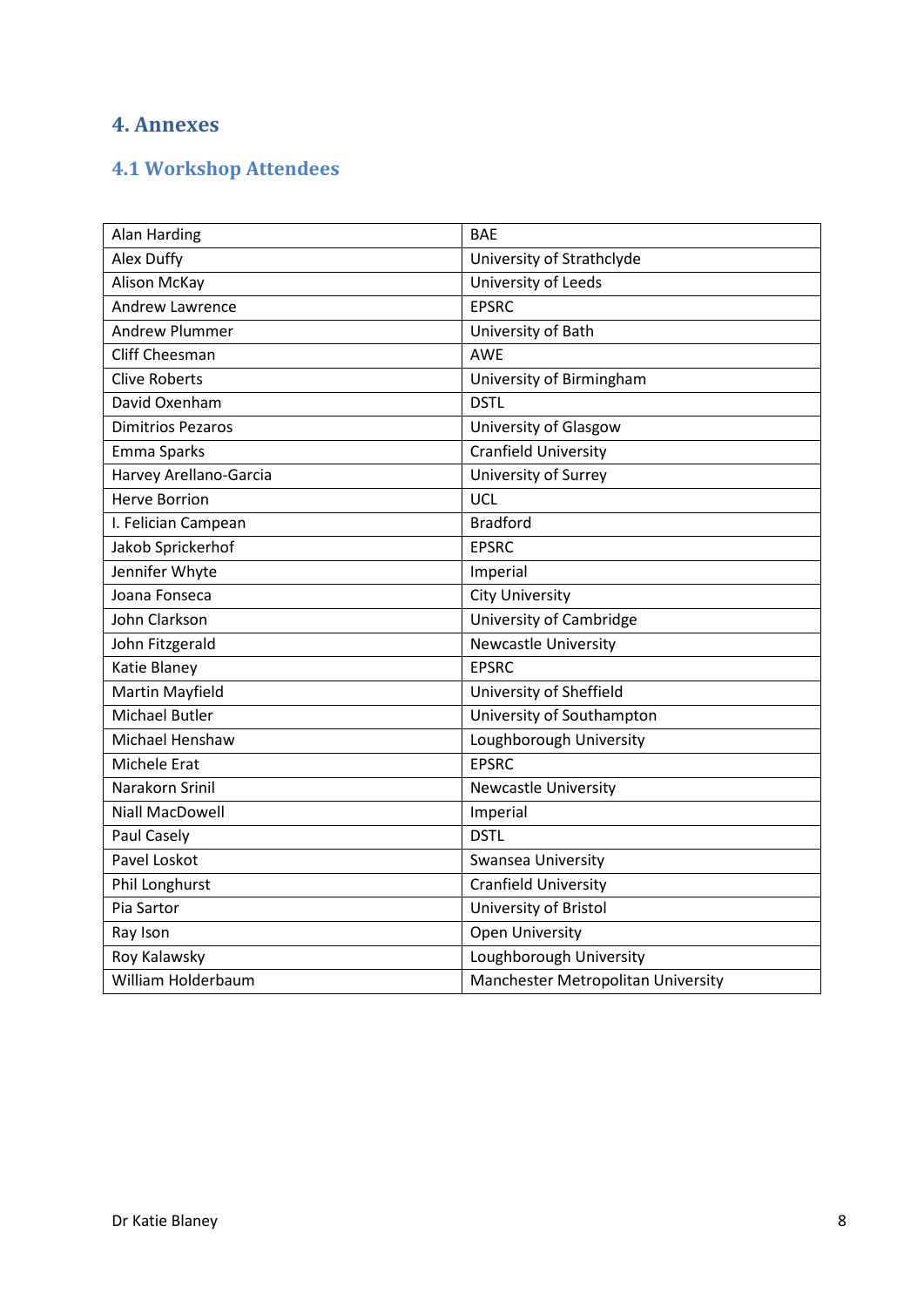# **4.2 Workshop Agenda**

| 10:00 | <b>Welcome and introductions (All)</b>                                                   |
|-------|------------------------------------------------------------------------------------------|
| 10:10 | Theme overview (Andrew Lawrence, Theme Lead)                                             |
| 10:40 | Session One - Novel Engineering and Physical Sciences<br><b>Challenges</b>               |
| 11:15 | <b>Tea/Coffee</b>                                                                        |
| 11:30 | Session One - continued                                                                  |
| 12:00 | Session Two - What contribution does Systems Engineering make<br>to the EPSRC portfolio? |
| 13:00 | <b>Lunch and networking</b>                                                              |
| 13:45 | Session Two - Feedback                                                                   |
| 14:00 | <b>Session Three - Next Steps</b>                                                        |
| 15:00 | <b>Tea/Coffee</b>                                                                        |
| 15:15 | Session Three - continued                                                                |
| 15:45 | <b>Feedback</b>                                                                          |
| 16:00 | <b>Close</b>                                                                             |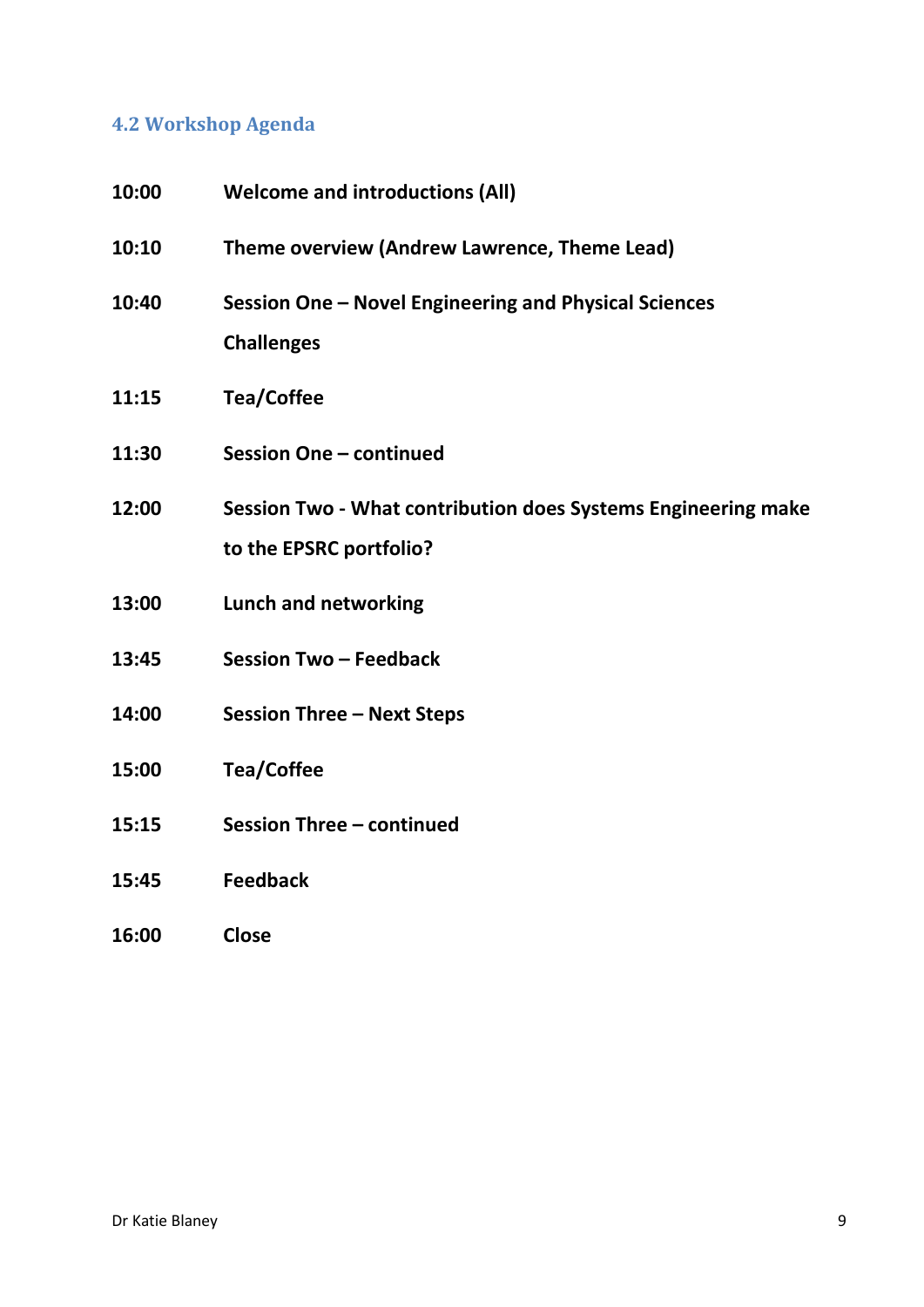## **4.3 Well sorted output**

#### A full delegate document can be found here:

<https://www.epsrc.ac.uk/files/funding/calls/2017/sysengworkshop2017wellsortedmaterials/>

### **4.4 Raw output**

**4.4.1 Novel Engineering and Physical Sciences Challenges**

#### **Understanding and managing emergent properties and behaviours**

- Security Resilience
	- Safety
- Digital **Complex**  $\longrightarrow$  Boundaries? Systems as noun? OR Systemic/Systematic
- V&V
- Delivering systems  $\longrightarrow$  production systems
- 'Partially grown' systems
- Operating systems e.g. situational awareness
- Managing the Red Queen Effect
- Systems engineering requires systems engineers able to use systems thinking in practice
- This area benefits from domain specific examples but needs to be systems engineering. led
- Self-adaptive systems
- Environmental-technical interdependence
- System of systems
- Long term emergence…
- Skills understanding and implementing specialist engineering in the context of national and global strategies e.g. national infrastructure protection

#### **Integrated System Modelling Design**

- Implementation
- Empathy understanding perspectives and view points
- Impact outcome
- Training: abstract systems dynamics
- Both
- Transformation
- Operational/s systems engineering
- Effects of multiscale!
- These are skills models, training is patchy, training is not enough (SEMAP? TLAE?)
- Skills leadership, transformational leadership
- Optimal network design, modelling, optimisation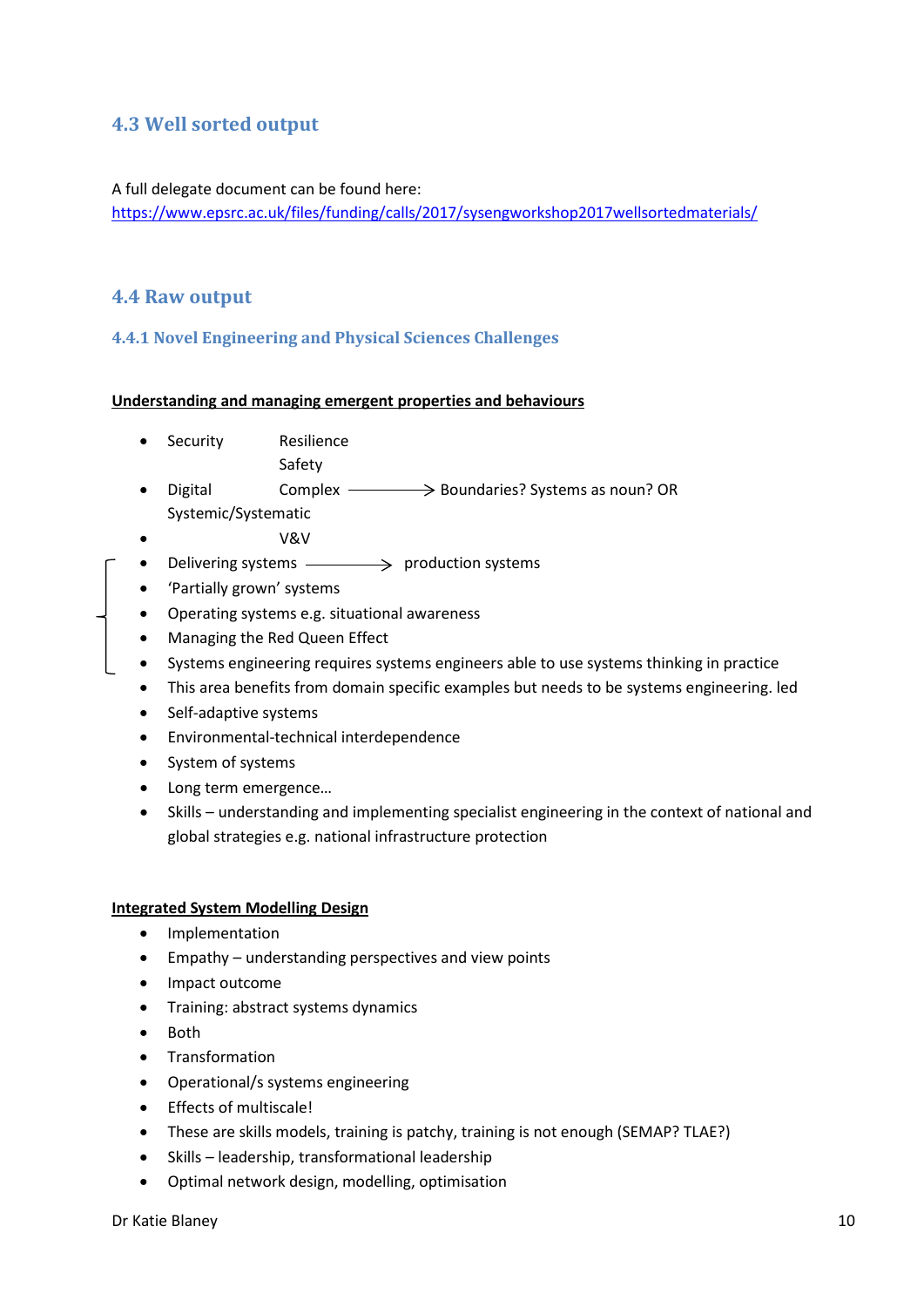- Training emergence as a science how to manage?
- Must be multidisciplinary context depend
- Business case?
- Exploitation
- System evaluation



#### **Confidence (Merited Trust) in Systems Capability**

- Context (trust and robustness)
- New approached for greater uncertainty
- Training research methodology
- Training what makes good SYSTEMS ENGINEERING research (methodology), what's the PhD curriculum (versus EngD)
- Training students would learn to design for things they can't control
- In presence of uncertainty
- Training learning from other mulit-disc. Areas e.g. make up of multi-disc teams in health and social care systems
- Training systems science
- Autonomy and Resilience
- Reasoning
- Many existing projects in this area are diluted by not having enough systems engineers
- $\bullet$  Evolutions v vvvv
- Work on visualisation exists but needs adapting/transfer to systems engineering e.g. role in data/model based design
- Systems engineering requires systems engineers able to use systems thinking in practice
- SoS true multidisciplinary multi domain (e.g.technical/social…)
- Systems engineering 'science' systems behaviour, SoS emergence, uncertainty/confidence/trust, resilience, system design synthesis and V&V
- Systems engineering Deng DPhil!
- Novel challenges changing engineers mindsets and ways of thinking without losing their engineering capabilities
- Autonomy, cyber, quantum, human cutting across all 5 themes

#### **Integrating Socio-Technical Aspects of Systems Lifecycles**

- Verification of dynamic systems with too many systems started
- Important for graduates to have deep understanding of core discipline as well as broad understanding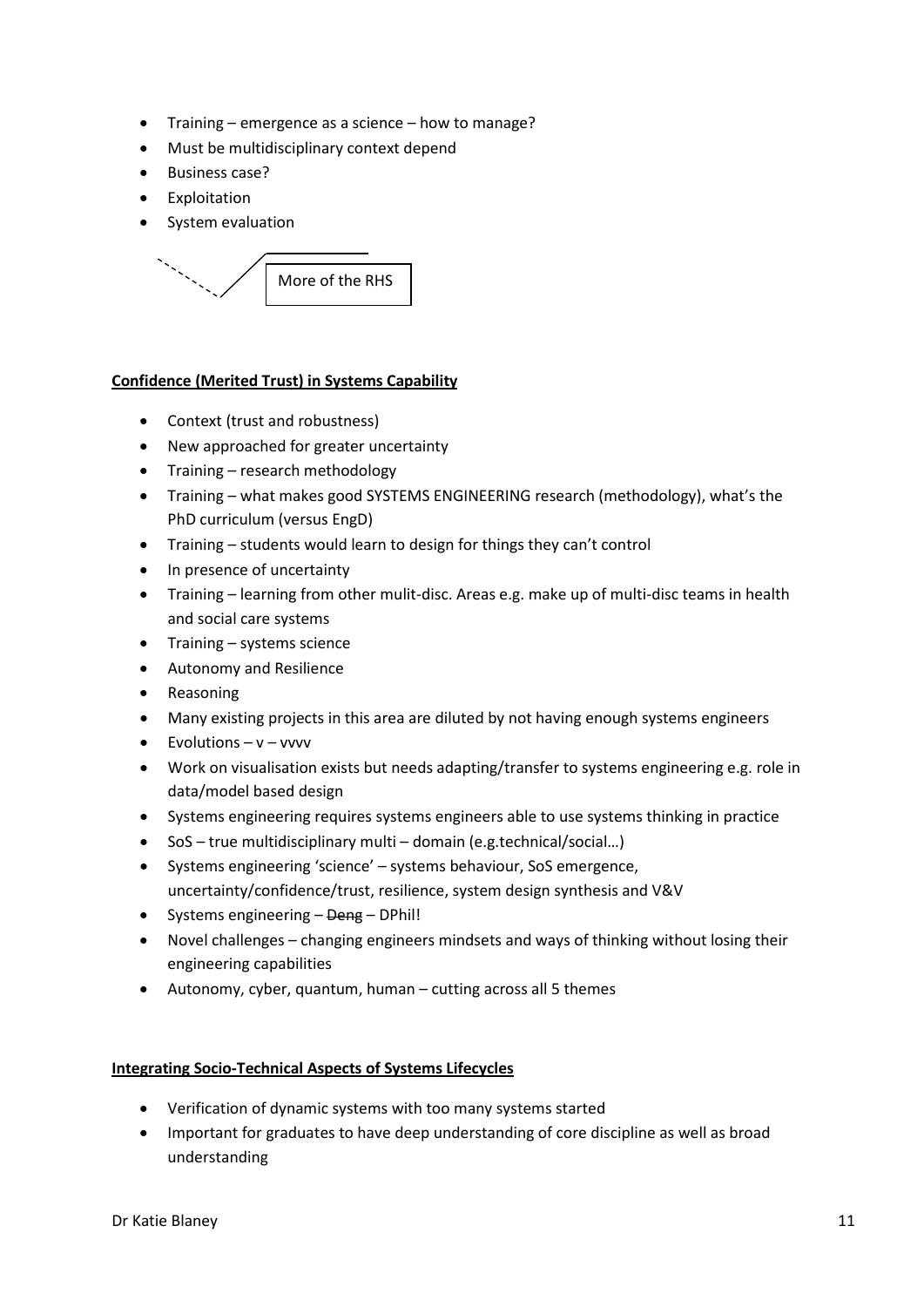- There are a limited number of places to publish systems engineering academic research (and hence inform the field)
- Skills and training those working in this field in academic and industry generally have realised the importance and are self-taught
- To govern/redesign/design in the Anthropocene requires systems thinking engineers
- Systems engineering ≠ multidisciplinarity
- Systems engineering requires systems engineers able to use systems thinking in practice
- Skills we do not start early enough, to encourage and promote breadth
- Need for shared testbeds for integration for experimentations
- Complex supply chaings
- Add 13, 22, 48, 59 (respond to social issue) (from well sorted report)
- Add allocation of function
- Human AS
- Challenge of exposing students to realistic integration problems
- CDTs in systems engineering needed bringing disciplines together
- Integrating distributed systems
- Difficulty of publishing 'real' systems papers
- Evolving systems (no clean sheets)
- Integration appreciated at 'real' systems level hard to do in academic
- Integration of disciplines

#### **Applications**

- 1. Energy
- 2. Health
- 3. Manufcaturing
- 4. Infrastructure
- 5. Space
- Systems engineering requires systems engineers to use systems thinking in practice
- Linking systems engineers to applications projects will speed up impact
- Training radically cross-disciplinary systems CDTs (e.g. medicine and energy)
- Skills development of SYSTEMS ENGINEERING approach and systems thinking out of nontraditional domains
- Design against crime
- Skills: strongly encourage discipline diversity across broad domains
- Skills in applying systems engineering approached
- Chemical and energy conversion systems

#### **Enablers** (common language)

- Robotics and autonomous systems
- Cyber physical systems and understanding
- Systems modelling across scales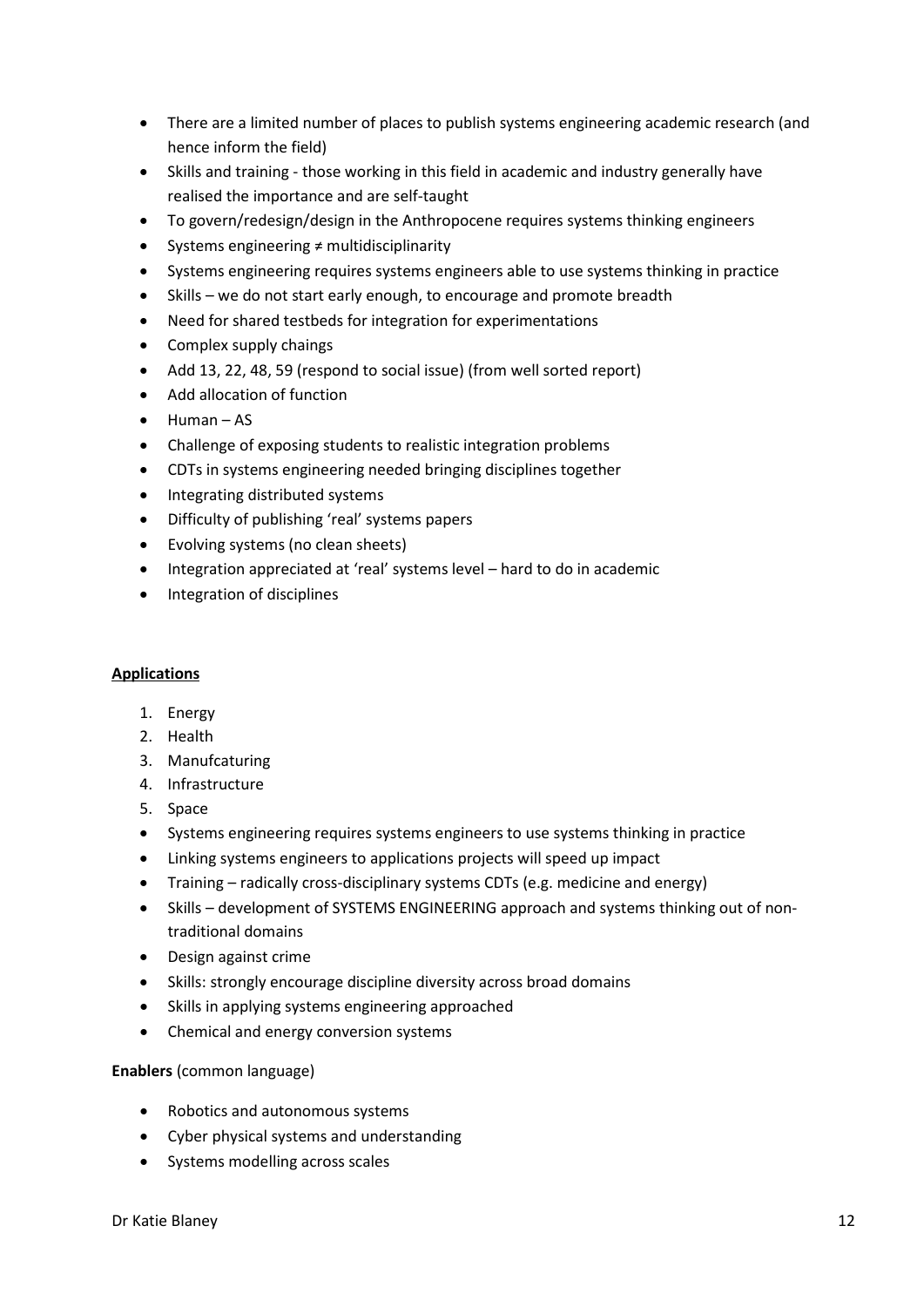• Systems resilience and performance

# **4.4.2 What contribution does Systems Engineering make to the EPS Portfolio?**

| Understanding and managing emergent properties and behaviours |  |
|---------------------------------------------------------------|--|
|---------------------------------------------------------------|--|

| <b>Strengths</b>                                                                                                                                                                                                                                                                                                                                                                                                                                                                                                                                    | Weaknesses                                                                                                                                                                                                                                                                                                                                                                                                                                                                                                                                           |
|-----------------------------------------------------------------------------------------------------------------------------------------------------------------------------------------------------------------------------------------------------------------------------------------------------------------------------------------------------------------------------------------------------------------------------------------------------------------------------------------------------------------------------------------------------|------------------------------------------------------------------------------------------------------------------------------------------------------------------------------------------------------------------------------------------------------------------------------------------------------------------------------------------------------------------------------------------------------------------------------------------------------------------------------------------------------------------------------------------------------|
| Strong expertise in individual<br>communities<br>Computer power to deal with faster than<br>real time modelling (also a weakness)                                                                                                                                                                                                                                                                                                                                                                                                                   | Difficulty in imagining unknown<br>unknowns in order to understand<br>challenges<br>No science<br>$\bullet$<br>The science behind modelling emergent<br>$\bullet$<br>behaviours<br>Integration of networks in system of<br>$\bullet$<br>systems<br>Lack of data                                                                                                                                                                                                                                                                                      |
| <b>Opportunities</b>                                                                                                                                                                                                                                                                                                                                                                                                                                                                                                                                | <b>Threats</b>                                                                                                                                                                                                                                                                                                                                                                                                                                                                                                                                       |
| Design closed-loop measurement and<br>control systems<br>Opportunities for real impact<br>$\bullet$<br>Would improve ability to manage and<br>$\bullet$<br>improve systems<br>Manage user expectations<br>$\bullet$<br>Cyber solutions<br>$\bullet$<br>Better predictability (quality, reliability)<br>$\bullet$<br>Computational data-driven approaches<br>$\bullet$<br>Cross-disciplinary research<br>'Big Data' - is a direct example of<br>systems engineering opportunities<br>where resource savings and resilience<br>benefits can be gained | Work funded that does not have systems<br>engineering focus<br>Different communities, culture, language<br>$\bullet$<br>etc not working together<br>Lack of data in certain application<br>$\bullet$<br>domains inhibits progress<br>Failure to advance methods to<br>$\bullet$<br>dynamically validate systems<br>Different domains create<br>$\bullet$<br>varying/conflicting approaches<br>Increased reliance on software<br>$\bullet$<br>To become purely a service<br>$\bullet$<br>Intelligent systems achieve world<br>$\bullet$<br>domination |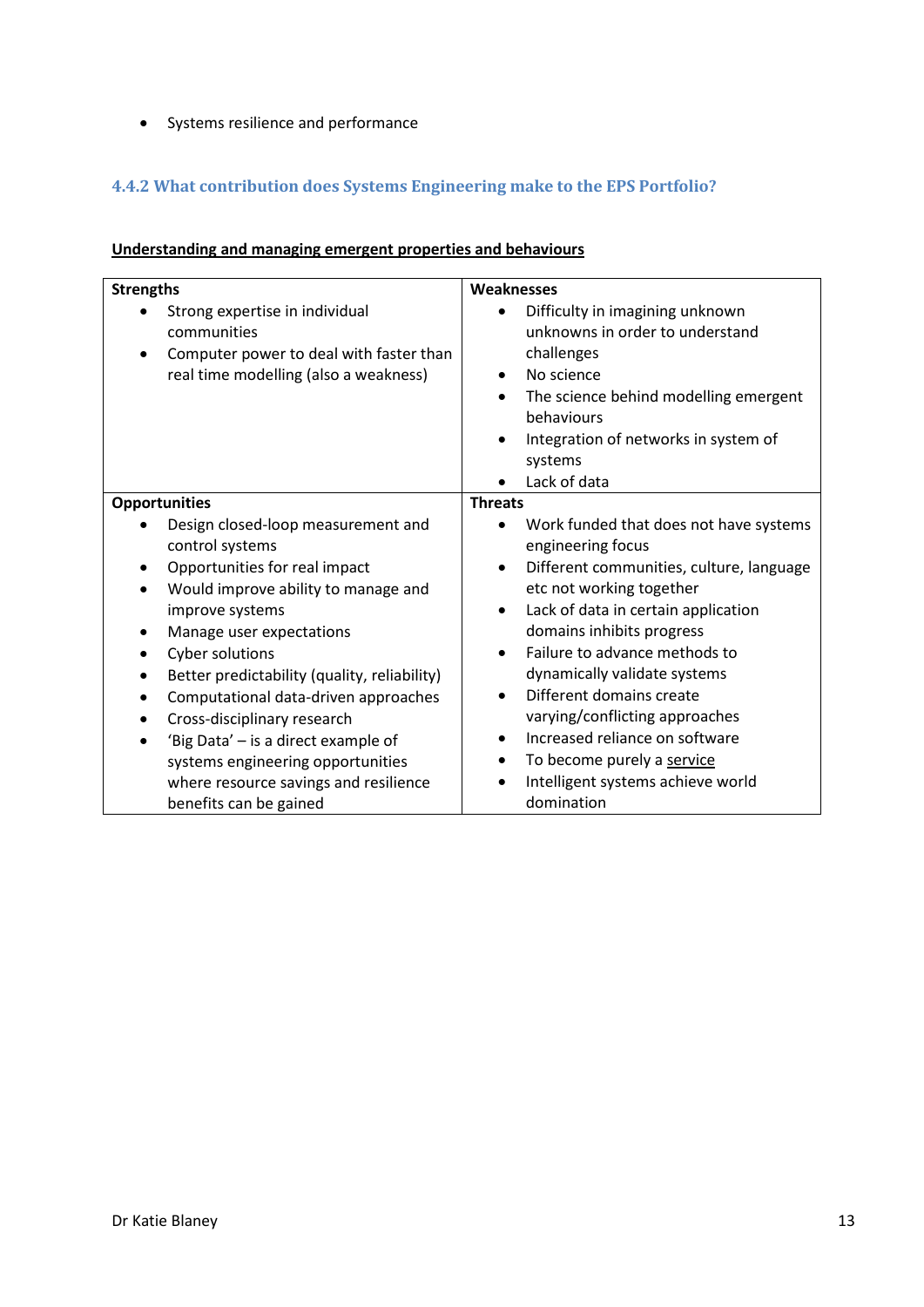## **Integrated systems modelling and design**

| <b>Strengths</b>                                   | Weaknesses                                               |  |
|----------------------------------------------------|----------------------------------------------------------|--|
| Holistic views/approach enabler                    | Insufficient scalability and integration of<br>$\bullet$ |  |
| Predictability - better operation and              | modelling approaches                                     |  |
| design                                             | Mission analysis (pre-gate O)<br>$\bullet$               |  |
| Evidence that modelling adds value to<br>$\bullet$ | ISM&D could be perceived as disciplinary<br>$\bullet$    |  |
| engineering                                        | Uncertainty in models,<br>$\bullet$                      |  |
| Can assist in the identification of                | verifying/validating models                              |  |
| emergent behaviours                                | Explaining why modelling and design<br>$\bullet$         |  |
| UK leadership in area                              | needs to be integrated                                   |  |
| Reduces time to market - more rapid<br>$\bullet$   | Funding opportunity                                      |  |
| convergence on performant systems                  | V+                                                       |  |
| Deals in reality<br>$\bullet$                      | Underpinning                                             |  |
| Reduces development cost by managing               | Maths                                                    |  |
| risk e.g. in prototyping                           | Uncertainties, Sensitivities,                            |  |
| Optimum uses of resources and                      | Probabilities/reliability                                |  |
| infrastructure accelerate system                   | Lack of open framework for international<br>٠            |  |
| evolution                                          | Miss key emergent behaviours                             |  |
|                                                    | Translation theory $\longrightarrow$ application         |  |
| <b>Opportunities</b>                               | <b>Threats</b>                                           |  |
| Proper research or agile vs waterfall              | No full lifecycle tool integration<br>$\bullet$          |  |
| Formal foundation for impact                       | Paradigm software ≠research                              |  |
| Could be transformative in new sectors             | Disparate work/initiatives<br>٠                          |  |
| Model based design/sysnthesis                      | Cost of developing high quality tools<br>$\bullet$       |  |
| Model - based systems engineering in               | Not enough quality systems engagement<br>$\bullet$       |  |
| the profession (e.g. INCOSE)                       | Computational robustness for<br>$\bullet$                |  |
| Model validation methods                           | simulations for modelling/design                         |  |
| Reduction in time + costs                          | Validation of research results                           |  |
| To provide clarity across proliferation of         | Data privacy and availability                            |  |
| systems engineering tools/life cycle               | High profile avoidable project (HS2, HS3,<br>$\bullet$   |  |
| tools/ERP systems                                  | Crossrail,) failures e.g. feature                        |  |
| Manage growing complexity                          | interactions                                             |  |
| Identify key emergent behaviours                   |                                                          |  |
| Innovative physics-based design                    |                                                          |  |
| Integrated multi-disciplinary working              |                                                          |  |
| Interface with complex modelling                   |                                                          |  |
| community (e.g. ML) (Turing)                       |                                                          |  |
| Rapidly improving analytic tools for               |                                                          |  |
| models                                             |                                                          |  |
| Virtual engineering                                |                                                          |  |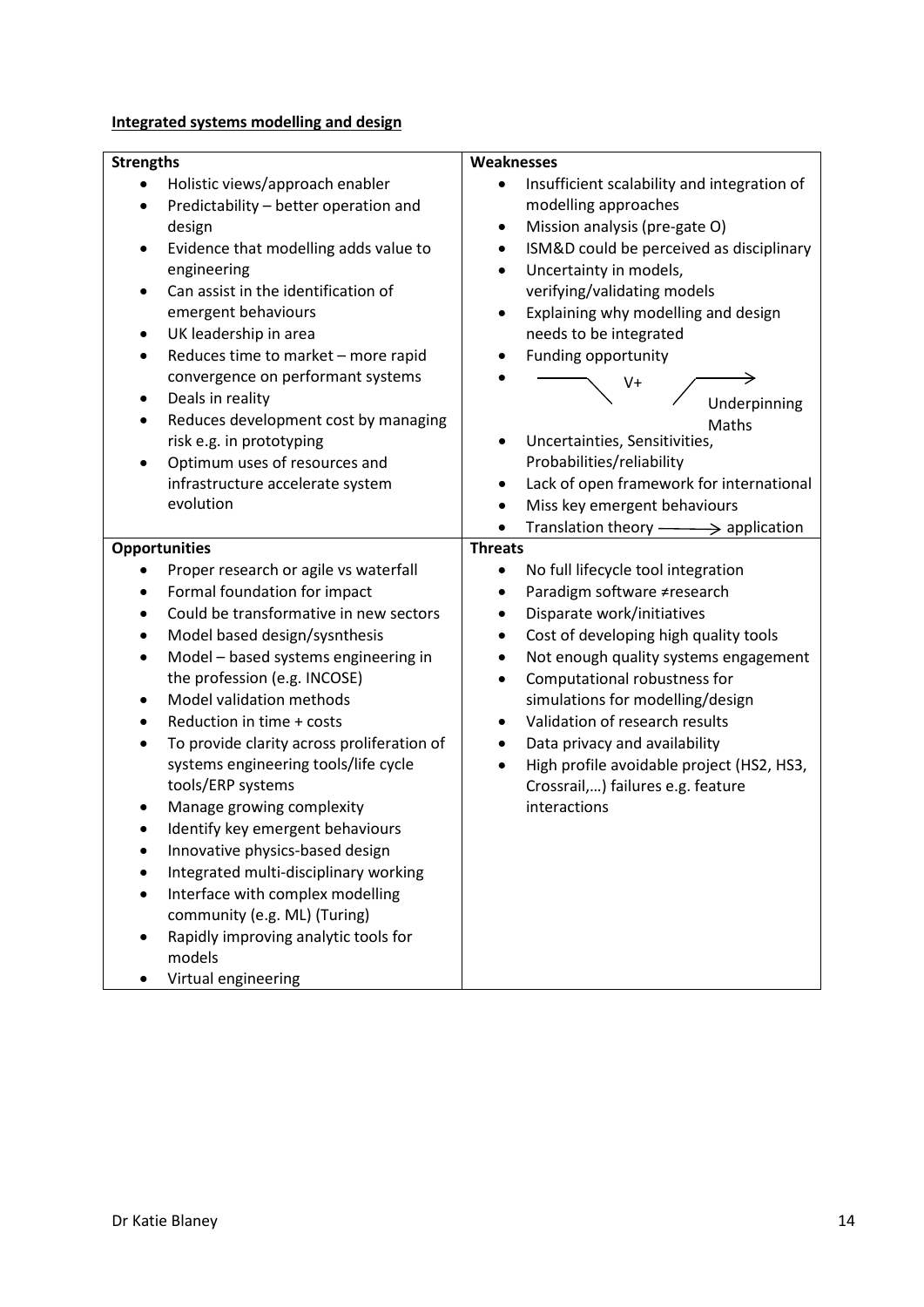## **Confidence (merited trust) in systems capability**

| <b>Strengths</b>                                                                                                                                                                                                                                                                                                                                                                                                                                                                                                                                                                       | Weaknesses                                                                                                                                                                                                                                                                                                                                                                                                                                                                                                                                                                            |
|----------------------------------------------------------------------------------------------------------------------------------------------------------------------------------------------------------------------------------------------------------------------------------------------------------------------------------------------------------------------------------------------------------------------------------------------------------------------------------------------------------------------------------------------------------------------------------------|---------------------------------------------------------------------------------------------------------------------------------------------------------------------------------------------------------------------------------------------------------------------------------------------------------------------------------------------------------------------------------------------------------------------------------------------------------------------------------------------------------------------------------------------------------------------------------------|
| Mature technology for verification of<br>closed/known systems exist<br>UK a world leader in verification tech in<br>some domains (cyber/software)<br>Growing body of work of integration of<br>٠<br>verification techniques<br>Guaranteed performance                                                                                                                                                                                                                                                                                                                                  | Limited science<br>Don't know what it is<br>$\bullet$<br>Needs lots of people<br>$\bullet$<br>Measurement of trust<br>$\bullet$<br>Verification of systems with uncertainty<br>not understood                                                                                                                                                                                                                                                                                                                                                                                         |
| <b>Opportunities</b><br>Multidisciplinarity creates an<br>opportunity to reduce bias in V+V<br>Creates the ability to predict and plan for<br>outcomes before implementation<br>Rigorously assessed examples<br>Model validation methods<br>Systems uncertainty modelling is a hard<br>science<br>Trust can be understood as an emergent<br>$\bullet$<br>property of social processes mediated by<br>technology<br>Greater public demand for more<br>٠<br>confidence because of awareness of<br>autonomous systems<br>Numerous engaging application areas -<br>creates public interest | <b>Threats</b><br>Problem is viewed as too difficult to<br>tackle at all<br>Failure to address individual aspects<br>٠<br>Failure to consider influence of human<br>$\bullet$<br>factors in systems engineering<br>Great ideas/systems fail because they<br>$\bullet$<br>cannot give confidence, trust (people<br>walk away from it)<br>Failure to understand loss of<br>$\bullet$<br>human/democratic control over systems<br>Unknown threats/security issues<br>٠<br>Lack of understanding of the effects of<br>$\bullet$<br>uncertainty<br>Discipline barriers to systems research |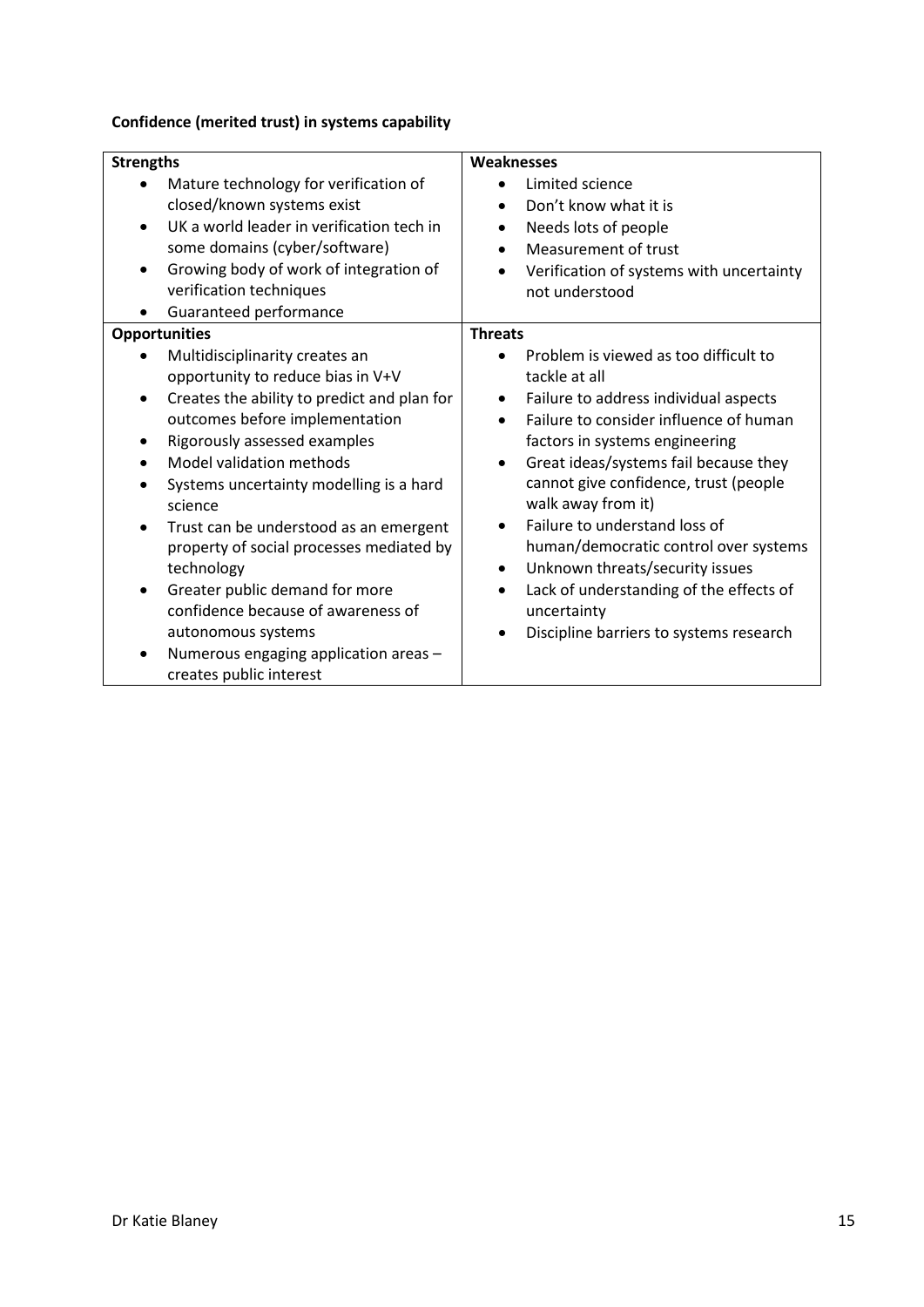## **Integrating Socio-Technical Aspects of Systems Lifecycles**

| <b>Strengths</b>                                                                                                                                                                                                                                                                                                                                                                                                                                                                                                                                                                                                                                                                                                                                                                                                                    | Weaknesses                                                                                                                                                                                                                                                                                                                                                                                                                                                                                                                                                                                                                                                        |  |
|-------------------------------------------------------------------------------------------------------------------------------------------------------------------------------------------------------------------------------------------------------------------------------------------------------------------------------------------------------------------------------------------------------------------------------------------------------------------------------------------------------------------------------------------------------------------------------------------------------------------------------------------------------------------------------------------------------------------------------------------------------------------------------------------------------------------------------------|-------------------------------------------------------------------------------------------------------------------------------------------------------------------------------------------------------------------------------------------------------------------------------------------------------------------------------------------------------------------------------------------------------------------------------------------------------------------------------------------------------------------------------------------------------------------------------------------------------------------------------------------------------------------|--|
| Increasing appreciation of significance in<br>industry and government organisations<br>Services oriented - user centric<br>$\bullet$<br>This is really important to problem<br>owners<br>Potential for significant impact if<br>$\bullet$<br>industry engaged - improvement in<br>efficiencies<br>It can make existing and new systems<br>٠<br>work better<br>Integrated systems are fundamental to<br>$\bullet$<br>securing resource savings/efficiencies<br>Fundamental property of smart<br>$\bullet$<br>(systems) cities/living                                                                                                                                                                                                                                                                                                 | Links between systems engineering and<br>systems theory are rarely<br>discussed/understood<br>Lack of data<br>٠<br>Leaves out socio-ecological, fails to<br>$\bullet$<br>appreciate the mediatory role of<br>technology between social/biophysical<br>Fluffy science<br>٠<br>Flakey engineering<br>$\bullet$<br>Mutual misunderstanding, hostility even<br>$\bullet$<br>between engineering and social<br>methodologies<br>Credibility<br>$\bullet$<br>Title doesn't mean anything to problem<br>owners<br>It is still part of something bigger                                                                                                                   |  |
|                                                                                                                                                                                                                                                                                                                                                                                                                                                                                                                                                                                                                                                                                                                                                                                                                                     | <b>Threats</b>                                                                                                                                                                                                                                                                                                                                                                                                                                                                                                                                                                                                                                                    |  |
| <b>Opportunities</b><br>'Merging' of research councils<br>Integration of techniques from different<br>٠<br>disciplines<br>Address the interaction of various issues<br>Cross-industry product/services<br>٠<br>development<br><b>UKRI</b><br>$\bullet$<br>in a language they understand<br>GCRF where linking supply chains can<br>$\bullet$<br>deliver net gains for developing<br>communities<br>Holistic, joint/better problem solving<br>٠<br>Potential positive impact on policy and<br>practice in many domains<br>Opportunity to engage a large number of<br>industry and government partners<br>Autonomy and human behaviour<br>An opportunity for EPSRC to locate<br>systems engineering on a high impact,<br>integrating functions - can be built on<br>national priority challenges e.g.<br>health/social care challenge | Peer review process does not tend to<br>support socio-tech very well<br>To think systems engineering only<br>$\bullet$<br>applies to building 'stuff'<br>Analysis without solutions<br>$\bullet$<br>Spans EPSRC, ESRC plus others<br>$\bullet$<br>A need to ensure outputs are relevant<br>$\bullet$<br>and practical. Clear link to application.<br>Involves many and very diverse<br>$\bullet$<br>communities<br>Perception that systems engineering is<br>٠<br>inherently high-TRL with no opportunity<br>for science<br>Significant risk of not understanding<br>failure of integrated infrastructure e.g.<br>energy, transport, comms, emergency<br>response |  |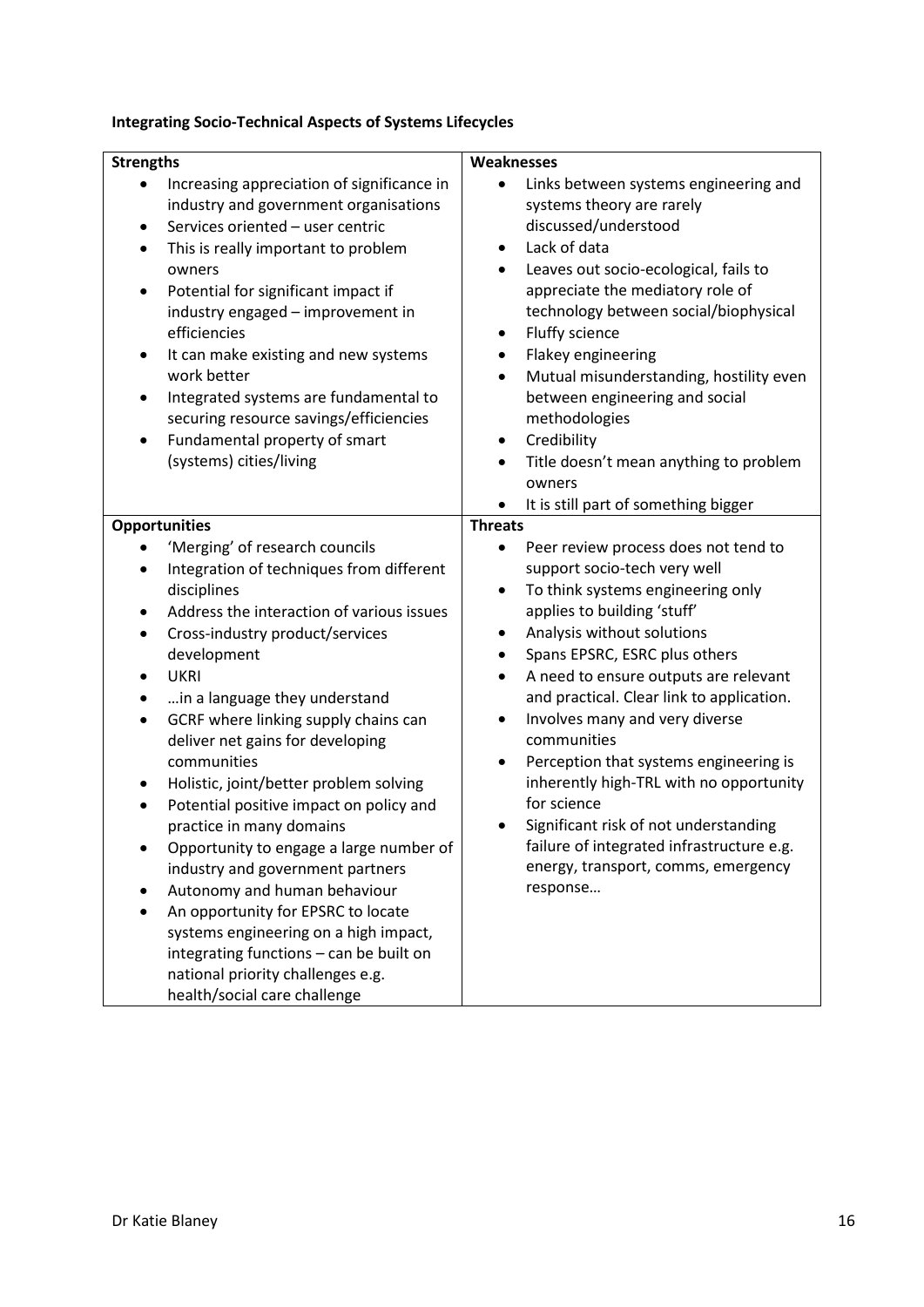#### **Applications**

| <b>Strengths</b>                                                                                                                                                                                                                                                                                                                                                                                                                                                                                                                                                                                                                | Weaknesses                                                                                                                                                                                                                                                                                                                                                                                                        |
|---------------------------------------------------------------------------------------------------------------------------------------------------------------------------------------------------------------------------------------------------------------------------------------------------------------------------------------------------------------------------------------------------------------------------------------------------------------------------------------------------------------------------------------------------------------------------------------------------------------------------------|-------------------------------------------------------------------------------------------------------------------------------------------------------------------------------------------------------------------------------------------------------------------------------------------------------------------------------------------------------------------------------------------------------------------|
| Small interventions in large systems<br>Many different, diverse application areas<br>Applications are essential to doing<br>$\bullet$<br>meaningful systems research<br>Plenty of natural energy resources<br>$\bullet$<br>SYSTEMS ENGINEERING absolutely<br>$\bullet$<br>necessary to achieve outcomes<br>Understanding the real world<br>٠<br>Provides foundation of challenges and<br>٠<br>potential impact<br>Some good foot-holds already but is this<br>recognised? (also a weakness)                                                                                                                                     | Focussed in applications not outcomes<br><b>SYSTEMS ENGINEERING aspect not</b><br>$\bullet$<br>fundamental research<br>Systems science not systems<br>$\bullet$<br>engineering? (more easily adapted<br>across disciplines)<br>Lack of test beds - accessible to research<br>$\bullet$<br>teams, at scale<br>What is the real meaning of systems<br>$\bullet$<br>engineering? Fundamental vs applied<br>research? |
| <b>Opportunities</b><br>Learning between application domains,<br>knowledge transfer<br>Large civil engineering projects<br>Unconventional applications at sea or<br>٠<br>underwater<br>Applications support impact<br>٠<br>Failing health systems<br>$\bullet$<br>Internet, ICT, Digital Economy,<br>Shared/Network Economy<br>Cross-sector learning and best<br>$\bullet$<br>practice/results sharing<br>Need for indepth domain knowledge to<br>$\bullet$<br>re-apply between domains (also a<br>threat)<br>Cross-sector resource benefits - impact<br>(theory to understand vulnerability and<br>resilience of integrations) | <b>Threats</b><br>Not having a unified body of SYSTEMS<br>$\bullet$<br><b>ENGINEERING knowledge</b><br>Not really research as just 'doing stuff'<br>٠<br>Lack of data on system structure<br>$\bullet$<br>behaviours<br>Lack of funding on the development of<br>$\bullet$<br>approaches<br>Only interested in application and not<br>generic underlying issues                                                   |

#### **What is done well?**

- Look at INCOSE and higher level apprenticeship standard for some of the evidence
- RAEng activity (including visiting Professor programmes)

#### **What could be done better?**

- Strengthen the systems thinking in practice elements through increased investment and research which examines cognitive and behavioural and institutional constraints to enacting systems thinking in practice (STiP)
- More collaboration with industry on low TRL research
- We have talked enough about 'services'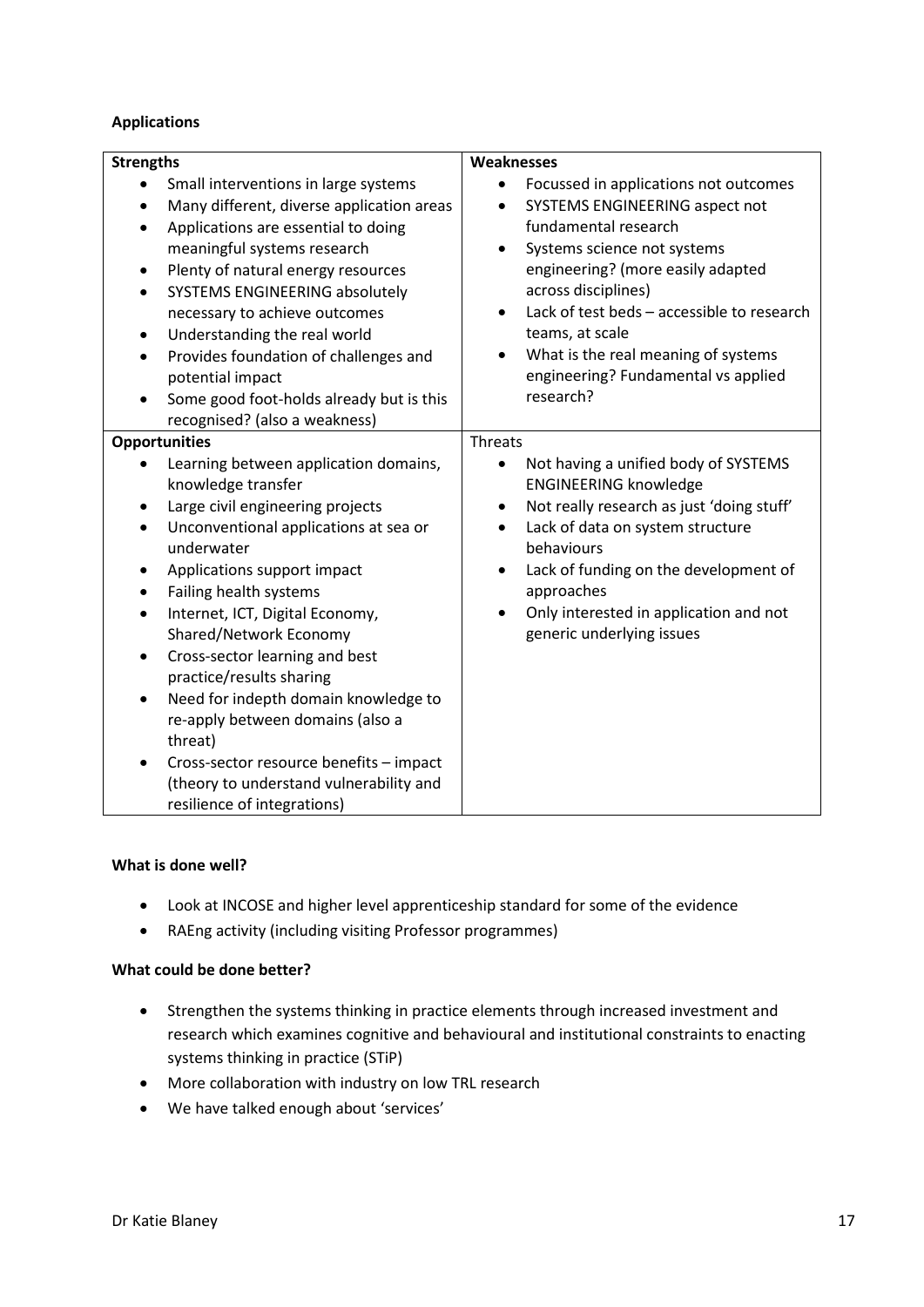## **4.4.3 Next steps - challenges over the next 20-50 years**

- Augmented intelligence
- All day to day decisions driven by data driven algorithms
- Systems engineering will need to be aware of implication ethically of their design
- High capacity small power
- Systems engineering will have to respond to what people value
- Machines in the human
- Radically different responsibility and ethics
- Systems engineer method to evaluating social threats and mitigating crime
- Systems engineering used design new society or meet societies needs
- Enduring challenges safety, crime, security, sustainablity
- Reverse engineering diagnostic/'forensic systems engineering' How does this system work?
- Systems Engineering for colonising the moon
- The systems engineering of anarchy (a world where every systems property is an emergent property) (and there is no governance)
- Systems Engineering in biology
- Retro engineering to the 1950s (creating a less connected world)
- Design differently for new manufacturing techniques
- Service-led systems engineering and systems engineering of services
- Systems engineering by machines. Why do systems engineers have to be people?
- Operational models driving design (reversing the engineering paradigm)
- Systems engineering for 'open' (really open!) systems
- Systems engineering for quantum technologies
- Integrated systems culture, business, technical, social, law etc
- Plugging new systems into existing or legacy systems
- Challenges  $20^+ \longrightarrow 50$  None should be embedded in what we do
- Bionics
- Environmental Engineering e.g. carbon capture
- Understanding human control of the wider environment (weather, pollution etc)
- Sustainable systems
- Integrated energy systems
- Ability to apply systems engineering for global sustainability
- Weather engineering
- Systems for living in extremely hostile environments (space, underwater, arctic)
- 50 yrs systems engineering done by computers!
- Handling chaos coping with critical systems too complex to validate
- Self evolution of product design
- Self learning for self design
- Tools and processed for automatic optimisation, V+V for all systems (inc. mission critical)
- Adaptive/reconfigurable autonomy
- Continued need for STEM pipeline and more systems engineers
- Personal/professional accountability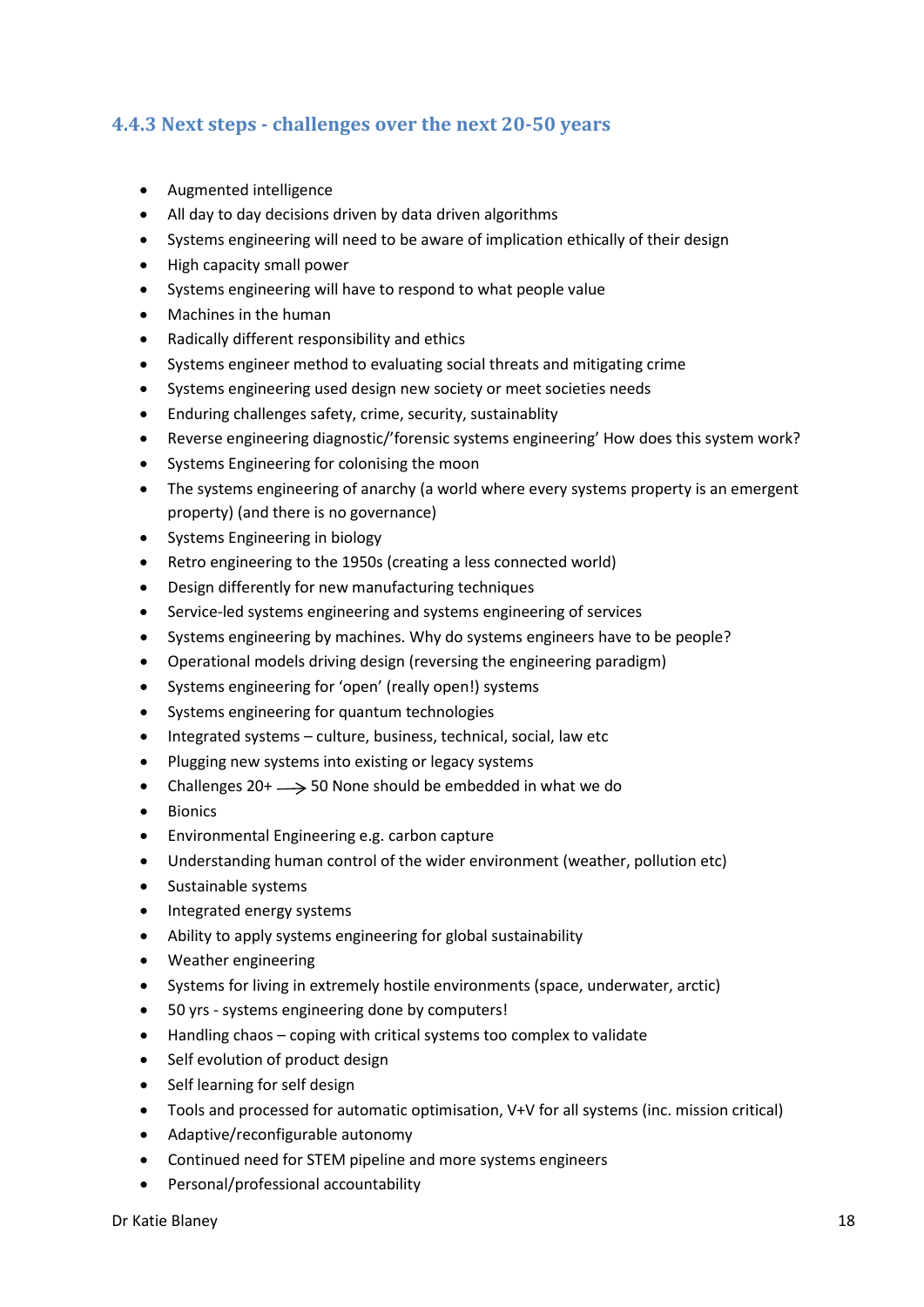- Handling chaos
- V+V of additive manufacturing + 3D printing revolutionising the logistic supply chain
- De-skilling via automation
- Systems engineering to act in the framing of problems to appreciate the implications
- Application at scale. Taking on much larger systems of systems
- How we respond to rapid and unpredictable changes in infrastructure
- For systems thinking/systems engineering to be our natural approach
- To have embedded the skills from early childhood
- Facilitating, negotiating, influencing
- Defining what it means to be a systems engineer
- To have a coherent theoretical basis for systems engineering
- To enhance working practices to influence lifecycle timelines
- Machine learning across applications
- Augmenting human capabilities
- Knowledge management providing the feedback and audit trail for projects and programmes
- To focus on attainable challenges
- Controlling and responding to the effects of human decisions/actions from now
- For systems engineering to be recognised as vital discipline in addressing global grand challenges
- Modelling and design in face of uncertainty
- Increased complexity of cyber-physical systems
- More instances of multiple overlapping shocks to systems under greater stress
- Greater need for resilience in the UK and threats are getting bigger higher impact as we depend more on interconnected technology
- Design traceability and provenance as standard (built into tools)
- Resource constraints increase need for whole system (not sub-system) robots optimisations
- Validation of models used to predict and respond to systems failures
- Greater range in system age and rate of evolution
- Diversity is an important property of resilient system. But which legacy systems do we retain and which are allowed to die?
- 'DevOps' processes routine and reliable
- Increasing use of flexible compute resources make model-based design affordable for small businesses
- Ubiquitous autonomous systems
- Leverage massive growth in data
- Ubiquitous compositional resilience
- Food productions
- Space travel, farming,… (volume production of space machines)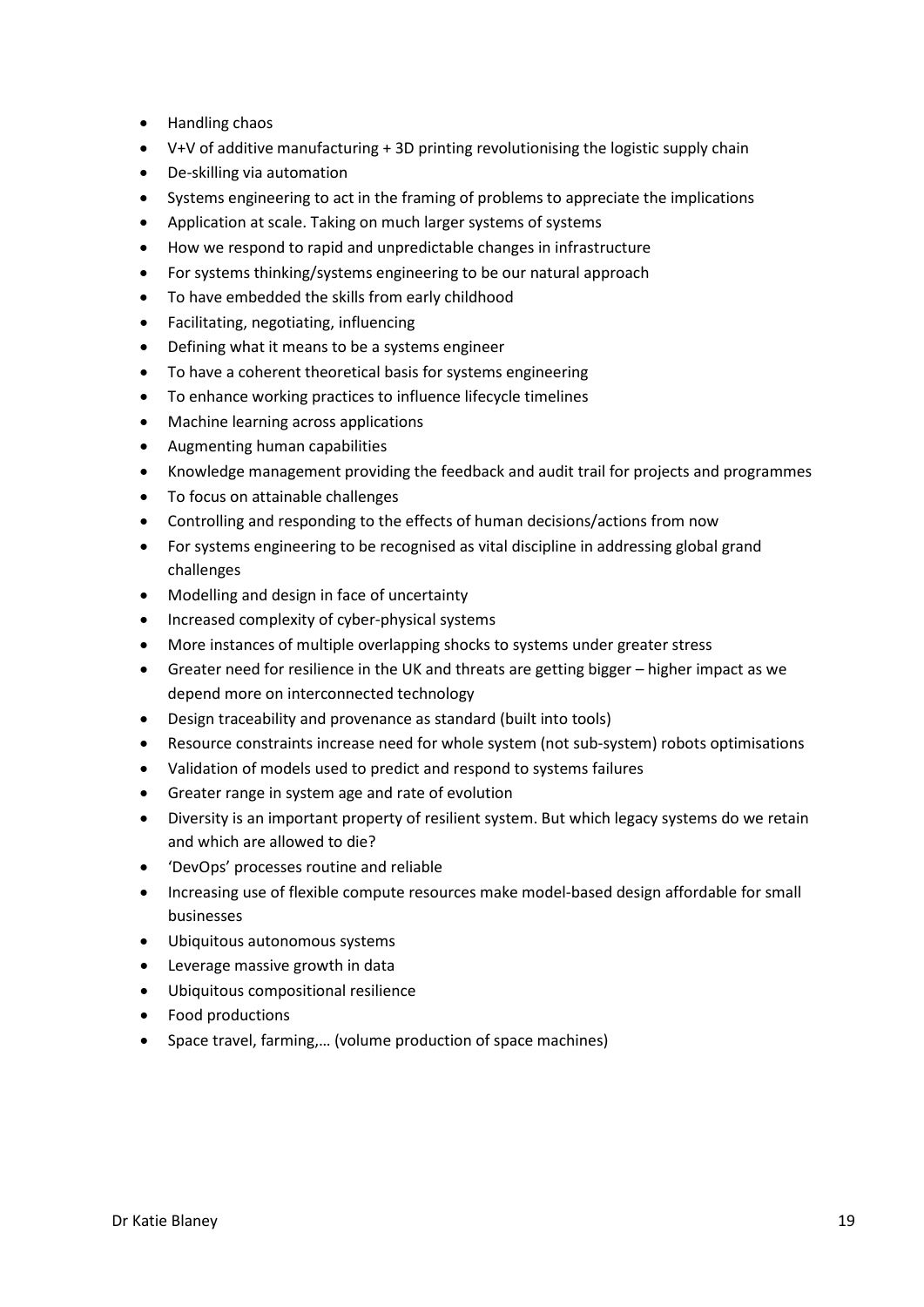## **4.4.4 What should the UK do in this area?**

- Be more collaborative to address the challenges in EPSRC calls, workshop
- Increase the funding and resources available for research and education
- Better relationship and understanding between industries and universities regarding the forthcoming challenges in systems engineering
- Embed engineering thinking in government
- EPSRC: ask for systems angle in calls for proposals
- Systems engineering should cut acorss research councils
- Establish/create forum where systems research is tested in multiple contexts
- Link systems engineering research agenda to specific development plans e.g. next infrastructure plan
- Support thematic systems engineering centres (joint institute) of excellence linked to cross-centre impact accelerations
- EPSRC could help by…targeted systems engineering calls/sandpits with a thematic focus and systems engineering challenge
- Unified activities on systems engineering across RCUK
- Promote multidisciplinary discussions around systems engineering to promote research and involve industry
- Promote international visibility in systems engineering + more funding for systems engineering regardless of application field
- Create systems engineering hub with many institution involvement
- Link systems engineering to impact in all engineering proposals
- Work closely between academic and industry on systems engineering research
- Much more prevasice and proactive promotion of systems engineering
- Appoint a Chief Engineering Advisor
- Employ Chief Systems Engineers towards non-traditional/social problems
- Embed systems approach in decision making for all government departments
- Set a clear agenda for systems engineering research in the UK
- Stay globally connected on systems engineering and engineering
- Create a link with US systems engineering community (NSF had a workshop in Jan 2017)
- Learn from other communities (applications and underlying science)
- Form partnerships with international research communities
- Co-creation with stakeholders, value-proposition for SE
- Provide mechanisms to allow systems engineers to work alongside large research programmes
- Use systems engineering more to understand the impact of policy, governance, KPIs etc
- Make sure systems engineering research has a prominent place in the RCUK agenda, and it is delivered by systems engineers
- Identify the benefits of using a systems approach for policy making and use a systems approach within other communities (security, healthcare etc)
- Providing policy industry decision maker evidence based systems engineering
- More systems engineering research (reflect on workshop outputs)